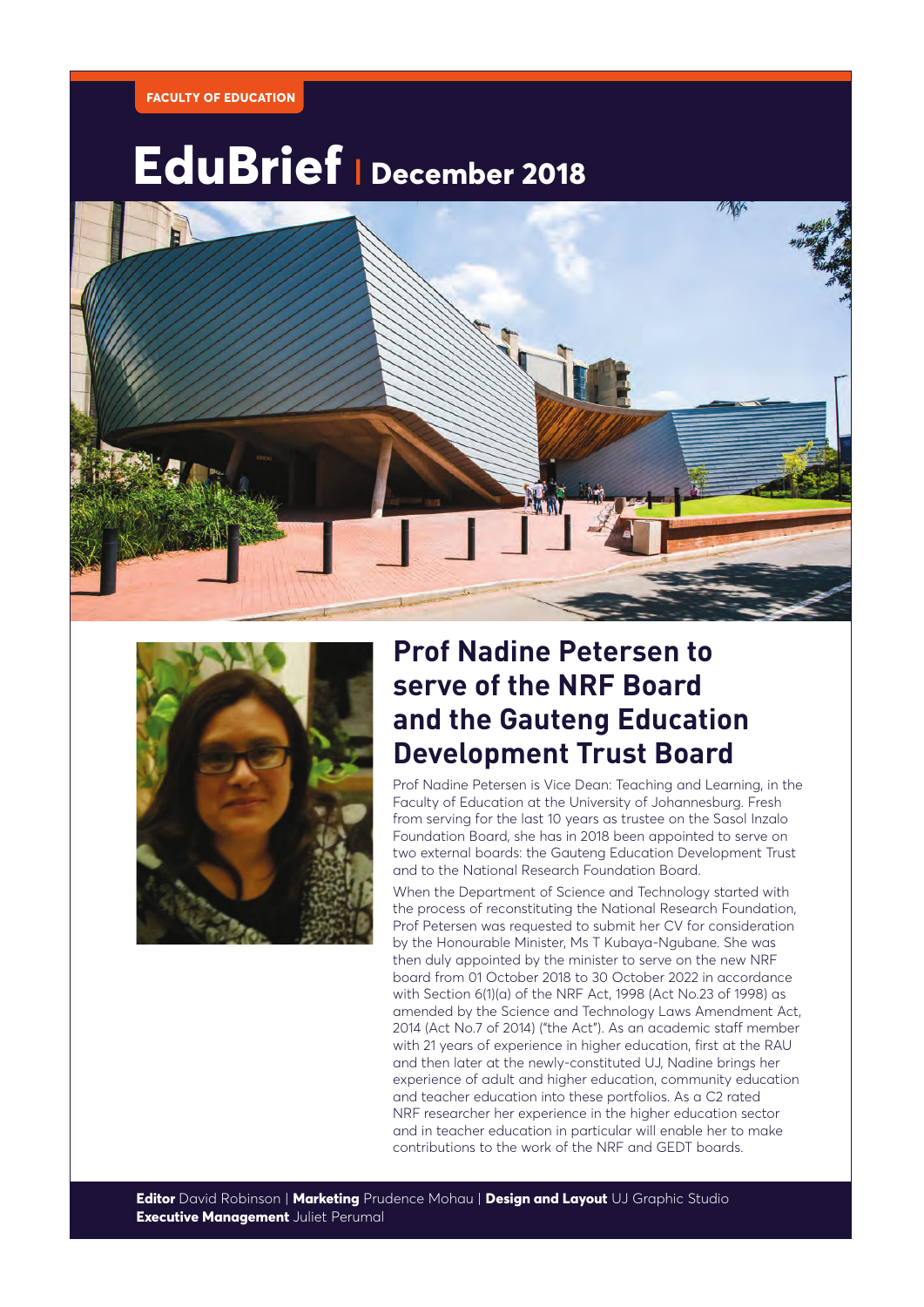



#### **Department of Education Leadership and Management master's graduate, Peter Oloba, receives standing ovation at Nigerian education conference**

There is a clamour for a declaration of a state of emergency in Nigerian education. Emeritus professor PAI Obanya, the grand sage of African education, who was one of my examiners, invited me to present my research on teachers' experiences of the introduction and implementation of systemic change in the Nigerian primary school system at the Fafunwa Education Foundation 2nd National conference. The conference, which aimed to reposition the Nigerian basic education system, took place at the University

of Lagos in September. Dignitaries included the executive secretary of the Universal Basic Education Commission, vice chancellors, deans and professors.

My presentation was greeted with a standing ovation. High table members, moderators and academia shook my hand. The conference was of the opinion that my "systemic change idea" can be a solution to the myriad challenges facing the Nigerian education system. I was subsequently requested to join Dr Olayemi to write the conference communique, in which almost all of my research recommendations were adopted. I thank my supervisor, Dr Smith, for sponsoring my trip.



*Peter Oloba and emeritus Prof Pai Obanya*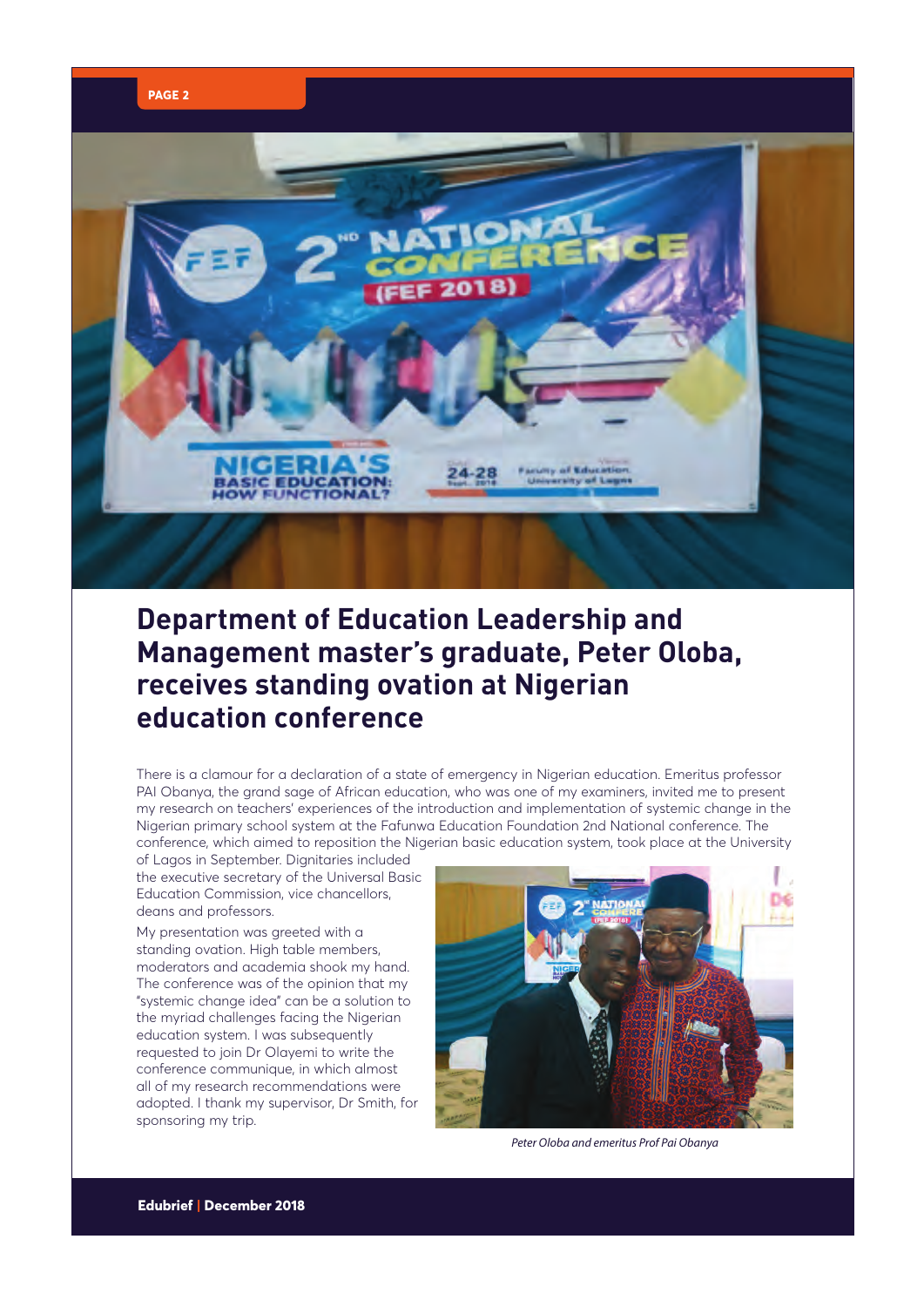#### **PAGE 3**

#### **The Technology Education Unit (TEU) united in presenting at the reputable PATT conference in Athlone, Ireland**

The Technology Education Unit (TEU) follows a tradition where all its staff members attend the Pupils' Attitudes Towards Technology (PATT) international conferences together. In this regard 2018 was no exception. Prof Piet Ankiewicz, Drs Francois van As and Rina Grobler (as a research associate) and Mr Werner Engelbrecht attended the most recent PATT conference in Athlone, Ireland from 18 until 22 June 2018. PATT

conferences, because of their frequency, are the most productive source of research papers in the field of technology education. These reputable conferences have brought scholars in technology education together for over 25 years to provide an international discussion forum for all aspects of technology education, like curriculum development, research, teacher education, assessment and pedagogical issues in schools.



*From left to right: Prof Piet Ankiewicz, Mr Werner Engelbrecht, Dr van As, Dr Rina Grobler and Prof Jonas Hallström (Linköping University, Sweden).*

The papers that the TEU staff presented could be categorised into two broad categories, namely attitudes studies and the scholarship of teaching and learning (SOLT) in technology education. Prof Ankiewicz in his paper "Rethinking pupils' attitudes towards technology (PATT) studies" argued that since the mid-1980s attitudes studies have been instrumental in establishing the field or discipline of technology education as we know it today. Following an analysis of the mainstream attitudes instruments he further argued that the behavioural component of attitudes has not been ascertained in attitudes studies yet. He suggested research on its assessment as a possible way to revitalise

attitudes studies in future. Based on his ideas and as a result of networking at the PATT conferences Dr Jan Ardies from Artesis Plantijn Hogeschool in Antwerpen, Belgium, who was responsible for shortening one of the mainstream attitudes instruments recently, visited the TEU on 29 and 30 October 2018. We explored future joint research opportunities. His primary field of expertise is technology education (T), and he is involved in teacher education for intermediate and senior phase. He is particularly interested in the T in STEM education as well as language issues when teaching science (S) and T.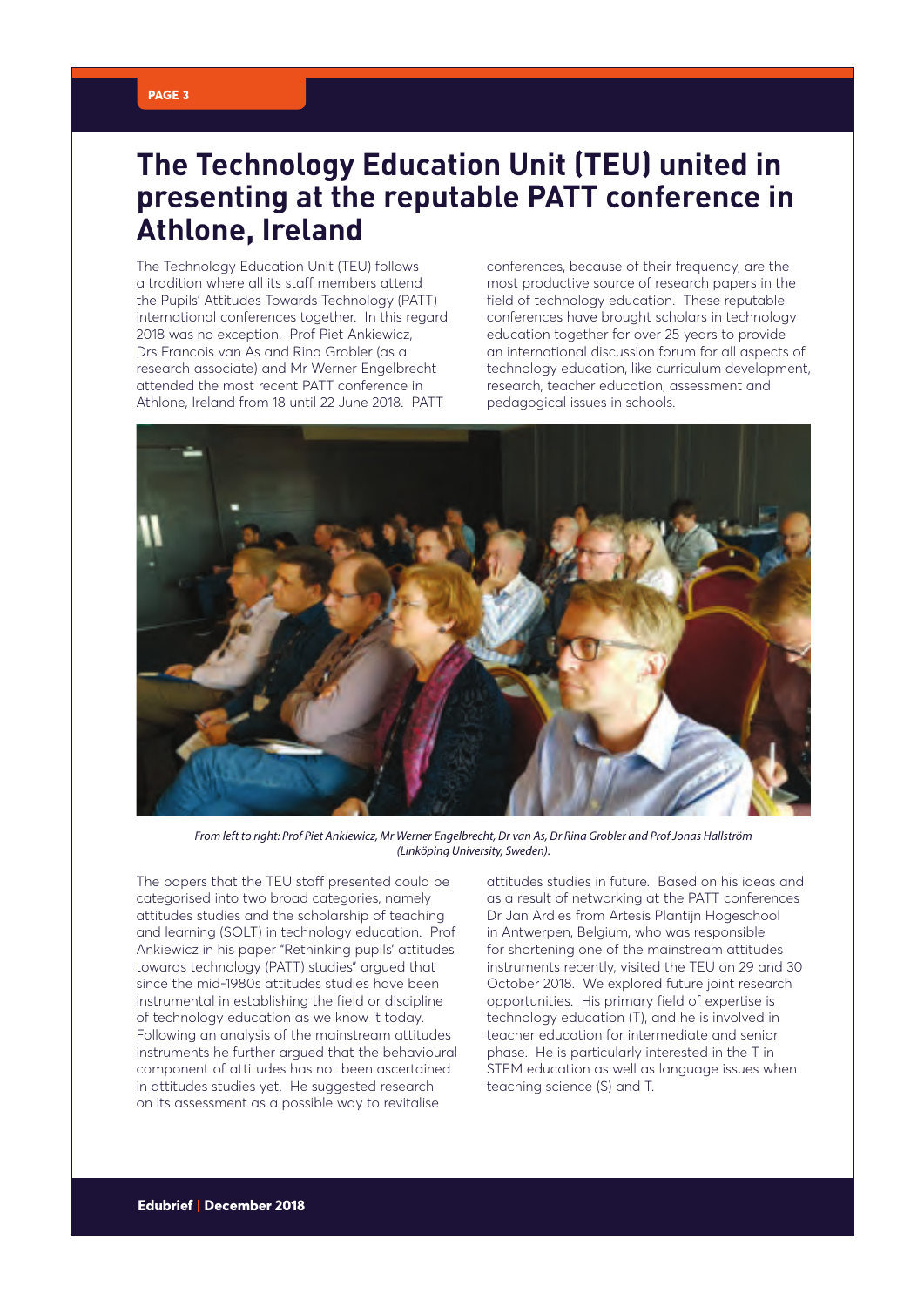

*Ms Nonhlanhla Ngobo, the principal of Mpanza Primary in Soweto, and Mr Philani Buthelezi, the HOD Technology, addressing Dr Jan Ardies and staff of the TEU.*

The remaining three papers fell under SOLT. Dr Van As presented a paper titled "Developing technology student teachers' volition through curriculum-related excursions" that focused on the introduction of formal excursions to compensate for lacking volitional/affective aspects in technology curricula. The findings revealed that the affective and knowledge components of student's attitudes towards technology were developed. The conference suggested that it would be interesting to further investigate if these students would also expose their learners to similar excursions when entering the teaching profession.

In her paper "Innovating an Initial Professional Education of Technology Teachers (IPETT) programme" Dr Grobler indicated that Engineering Graphics and Design (EGD) at school level is not a necessary prerequisite for prospective student teachers to be admitted to the BEd degree in Technology Education provided that they had passed Physical Sciences (for which Mathematics is a pre-requisite) or Geography. However, they should be taught Grade 10 to 12 EGD by an

additional hour and a half per week during the first two years by a team consisting of the lecturer, a tutor and an assistant tutor. The conference advised extending this longitudinal study to follow these specific students when they are professional teachers.

Mr Engelbrecht presented a paper titled "Innovating a professional technology teaching programme based on student teachers' expectations and experience of work-integrated" focusing on the extent to which the PGCE programme equips and develops technology student teachers with the necessary PCK. The findings highlighted a number of specific challenges faced by these student teachers during their work-integrated learning (WIL) sessions (e.g. maintaining classroom discipline, large classes, learners' limited language ability and a lack of resources in schools) and suggested possible innovations to the PCK-related modules to better equip them to face similar challenges later in their teaching careers.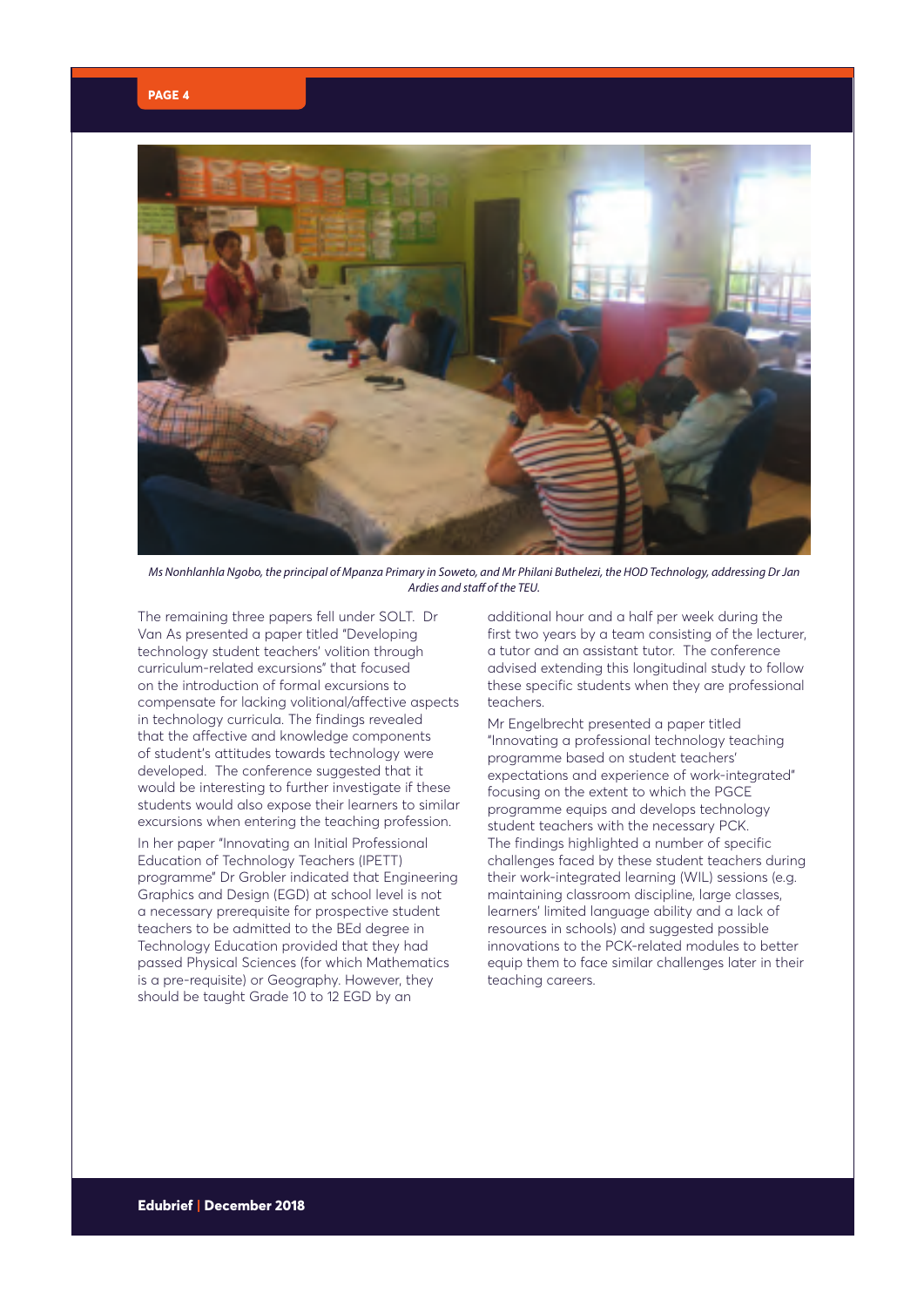#### **African Leadership Roundtable 2018**

The Department of Educational Leadership and Management in the Faculty of Education at the University of Johannesburg (UJ), hosted a very successful African Leadership Roundtable for the third time on the 1st and 2nd October. The concept of the Roundtable is to enhance collaboration in research and development in the areas of education leadership and management and draws participation from universities and training institutions on the African continent as well as from our global partners. The theme for this year was 'Education and the challenges of the Fourth Industrial Revolution'. Delegates from around the continent including Namibia, Swaziland, Zimbabwe, Botswana, Malawi, Kenya, Ghana, Nigeria, Cote Divoire, Ethiopia, Niger, Rwanda, Mauritius and Uganda.

The exploration of the theme was enriched by inputs from different experts in their respective fields to facilitate discussion and reflection for action in areas pertinent to the theme. These included; Implication of the Fourth Industrial Revolution on Higher Education by Dr Stephen Brown from Brisbane, Australia; The Teacher & Teaching in the Fourth Industrial Revolution by Mr Riaan van der Bergh of the Federation of South African Governing Bodies; Leadership Preparation and Development for Principals in South African Public Schools by Prof Raj Mestry from UJ; Implications of the Fourth Industrial Revolution on Education Leadership: Sustainable Leadership for the 4th Wave by Distinguished Visiting Prof Philip Hallinger; And The Teacher as Designer of Learning in the Fourth Industrial Revolution presented by Dr Ritesh Ajoodha, University of the Witwatersrand.





*Department of Education Leadership & Management at the Africa Round Table 2018*



*Philip Bulawa, University of Botswana*



*Colleagues from the University of Zimbabwe*



*Africa Round Table 2018 in session Prof Mestry was programme director*

## **PAGE 5**

**Edubrief | December 2018**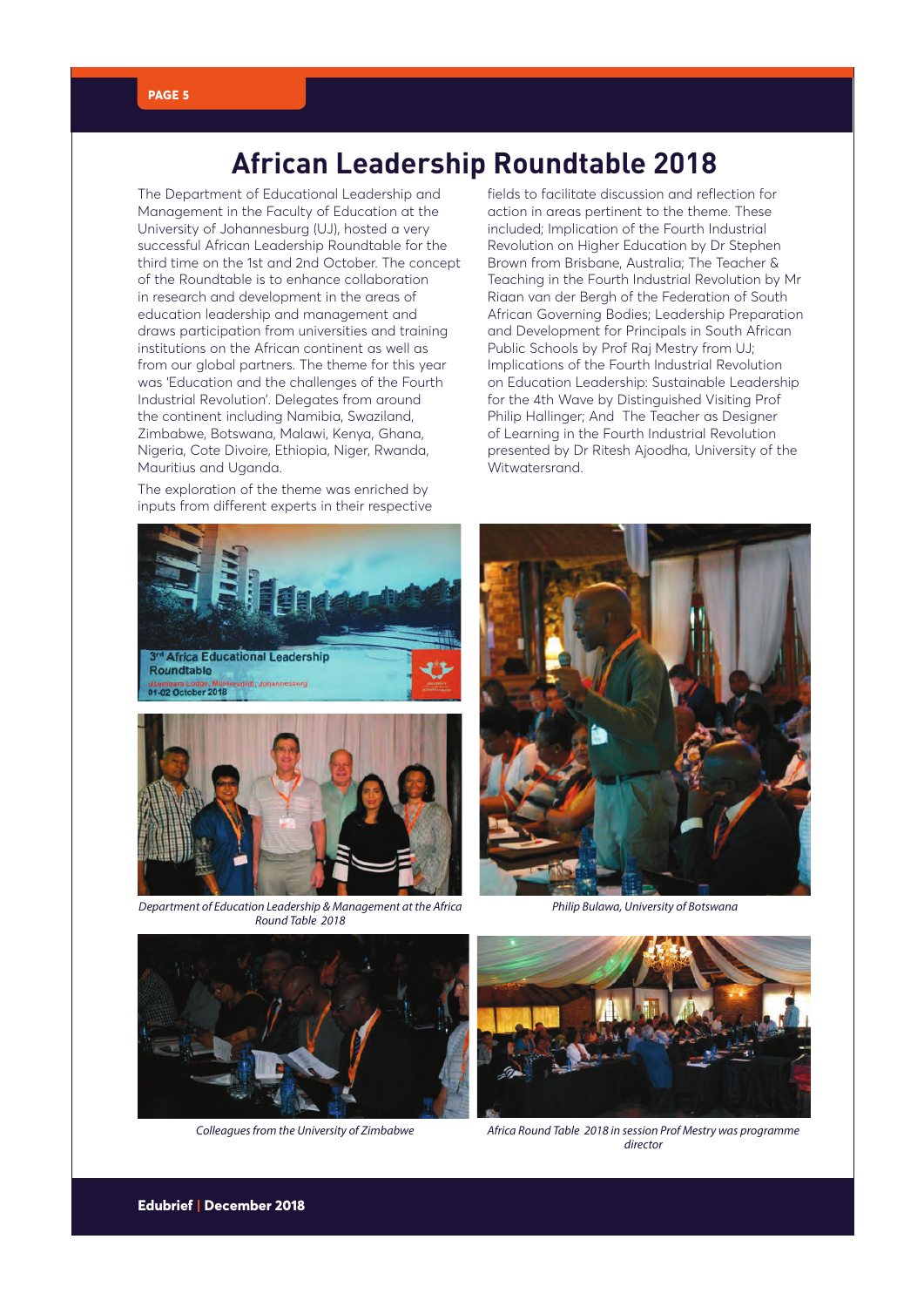#### **Writing Workshop Conducted by Prof Margaret Perrow of the Southern Oregon University**

In September 2018 the Department of Education and Curriculum Studies hosted a writing workshop that was presented by Prof Margaret Perrow of the Southern Oregon University (SOU). This workshop is the most recent in the English in Education Seminar series which were introduced in 2014 and regularly feature presenters who have an interest in, and academic credibility in, the field of English in education.

Prof Perrow addressed an audience of fellow academics, teachers, and post-graduate students. The workshop covered a range of theories relating to writing, and considered teaching and learning strategies in the field of creative writing. One dimension which was interesting to those present was the interactive aspect of the workshop; there was participation from all people present and this foregrounded the practical dimension of teaching writing.

All present agreed that the ideas and skills covered were of value, and they will have a positive consequence when addressing the teaching of writing in the English classes of the teachers concerned.



*Left to right: Dr David Robinson (ECS), two Honours students, Refilwe Mmokwa and her twin sister Keneilwe Mmokwa, and Prof Margaret Perrow (SOU).*

## **Editorial**

This issue presents information on several events, or individuals, that reflect the achievements of the Faculty of Education at UJ.

Prof Nadine Petersen has been appointed to two boards, one Provincial, and one National. The appointment to the NRF, in particular, is an outstanding achievement and reflects the high regard with which her academic work is viewed in the broader research community. This acknowledgement of Prof Petersen's scholarship is a recognition of the type of research-based work present in the Faculty; Prof Petersen is a scholar who collaborates with several of her colleagues.

There are several articles which reflect the international partnerships and presence of the various individuals or Departments in the Faculty. In some cases there are examples of presentations at international conferences, and in other cases there are international visitors who have presented seminars or workshops at UJ.

It is evident from the reports in this issue of EduBrief that the Faculty is a scholarly institution with a growing reputation for quality research both locally and internationally.

#### **PAGE 5**